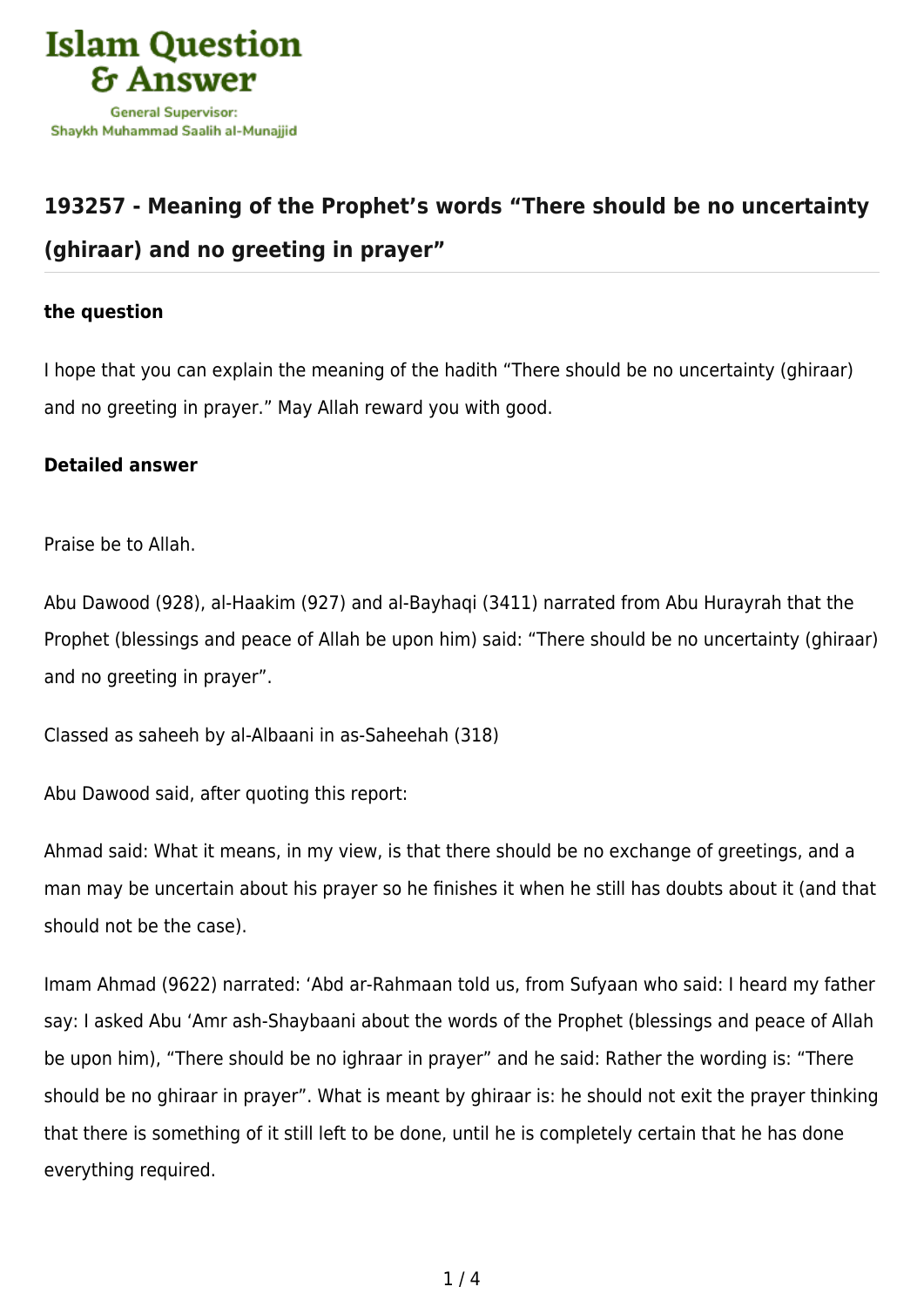

Al-Maawardi (may Allah have mercy on him) said:

What is meant is: there should be nothing missing from it, and that may be achieved if he acts upon what he is certain of (and completes his prayer). Then he will have removed any shortcomings from it.

End quote from al-Haawi (2/488).

Al-Khattaabi (may Allah have mercy on him) said:

The root meaning of the word ghiraar has to do with when a she-camel is lacking in milk. She is described as mughaar if her milk is too little. What is meant by the words "there should be no ghiraar" is there should be no shortcoming in the greeting. In other words, when you are greeted you should return the greeting in full, with no shortcoming in it. For example, if someone says "Assalaamu 'alaykum wa rahmat-Allah (peace be upon you and the mercy of Allah)," you should say " 'Alaykum as-salaam wa rahmat-Allah", and it you should not limit it to saying "as-salaamu 'alaykum" or "wa 'alaykum" only.

With regard to ghiraar (shortcomings) in prayer, it may be interpreted in two ways: the first of which is not doing the bowing and prostration properly, and the second is being uncertain as to whether one has prayed three or four rak'ahs, so he goes by the greater number and ignores what is certain, and finishes the prayer with some doubt. However the Sunnah, according to the report of Abu Sa'eed al-Khudri, is that one should deal with uncertainty by proceeding on the basis of what is certain, and therefore pray a fourth rak'ah so that one may be sure that one has completed four.

End quote from Ma'aalim as-Sunan (1/219-220)

An-Nawawi (may Allah have mercy on him) said: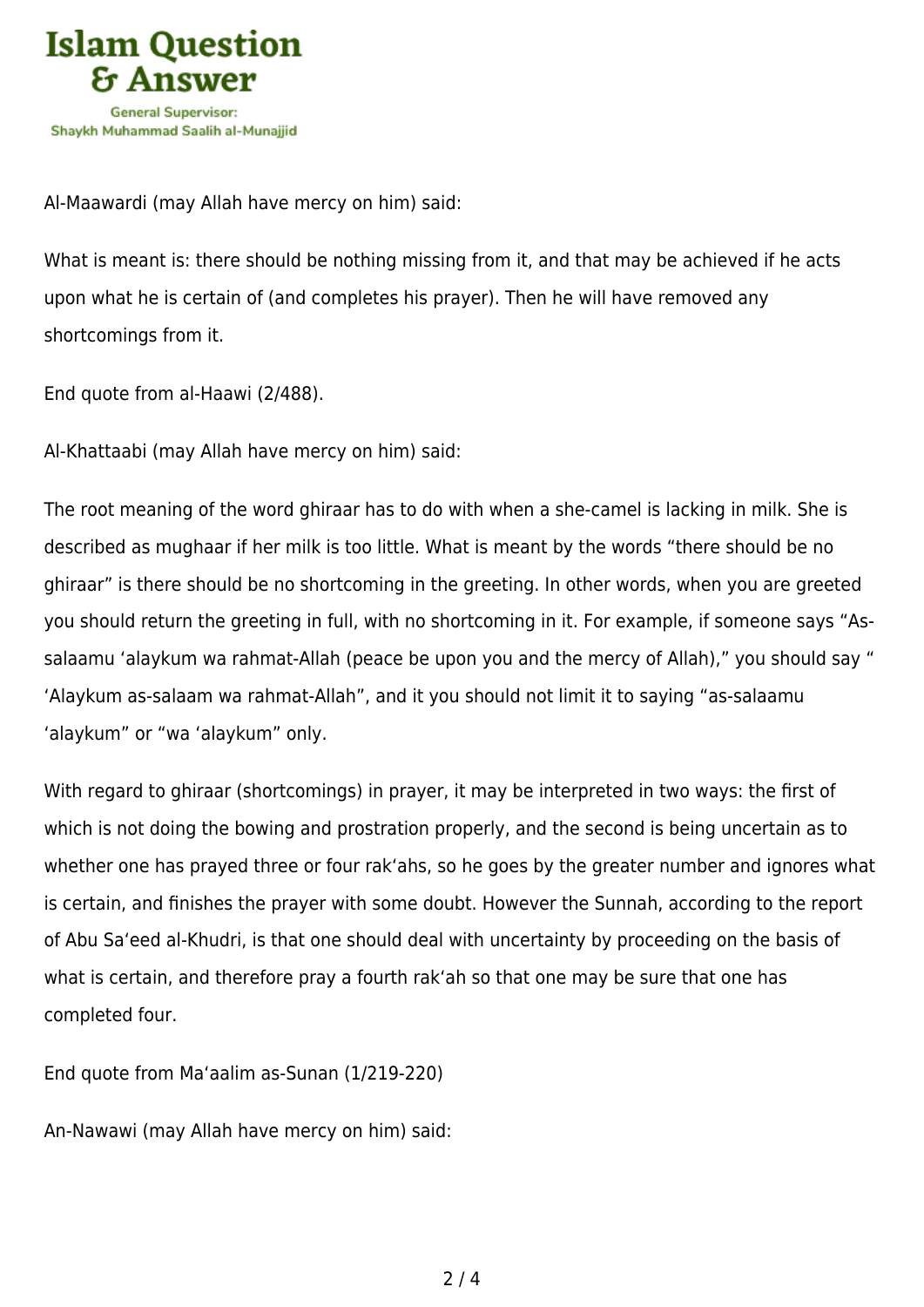

According to a report narrated by al-Bayhaqi, it says "There should be no ghiraar in the prayer (assalaah)", with the definite article. Al-Bayhaqi said: This is closer to the interpretation of Ahmad. According to another report narrated by al-Bayhaqi: "There should be no ghiraar (shortcoming) in greeting or in prayer." This supports the interpretation of al-Khattaabi. Al-Bayhaqi said: The reports quoted above give permission to greet the one who is praying and for him to respond with a gesture, and that is more appropriate to follow.

End quote from Majmoo' Sharh al-Muhadhdhab (4/104)

Ibn al-Atheer (may Allah have mercy on him) said:

Ghiraar means shortcoming. Ghiraar an-nawm means lack of sleep. What is meant by ghiraar assalaah is shortcoming in the way it is done and shortcoming in its essential parts. Ghiraar attasleem (shortcoming in greeting) means that the one who is responding to a greeting says "wa 'alayka (and also upon you)" without saying "as-salaam". And it was said that what is meant by ghiraar is sleep, i.e., there should be no sleeping in prayer. The word tasleem (greeting) has been narrated in the nominative and in the genitive (in various reports). Where it is mentioned in the genitive, it is paired with the word prayer (so the meaning is that there should be no shortcoming in prayer or in greeting), as mentioned above. Where it is mentioned in the nominative, then it is paired with the word ghiraar, so the meaning is that there should be no shortcoming or greeting in prayer, because saying words in prayer that are not part of the prayer is not permissible.

End quote from an-Nihaayah (3/661)

From the words of the scholars quoted above, we may conclude that the words of the Prophet (blessings and peace of Allah be upon him), "There should be no ghiraar in prayer" mean: the worshipper should not exit the prayer when he is uncertain about it; rather he should exit the prayer when he is certain he has done it completely and properly. If he is uncertain as to whether he has fallen short, he should continue on the basis of the lesser number (of rak'ahs) until he is